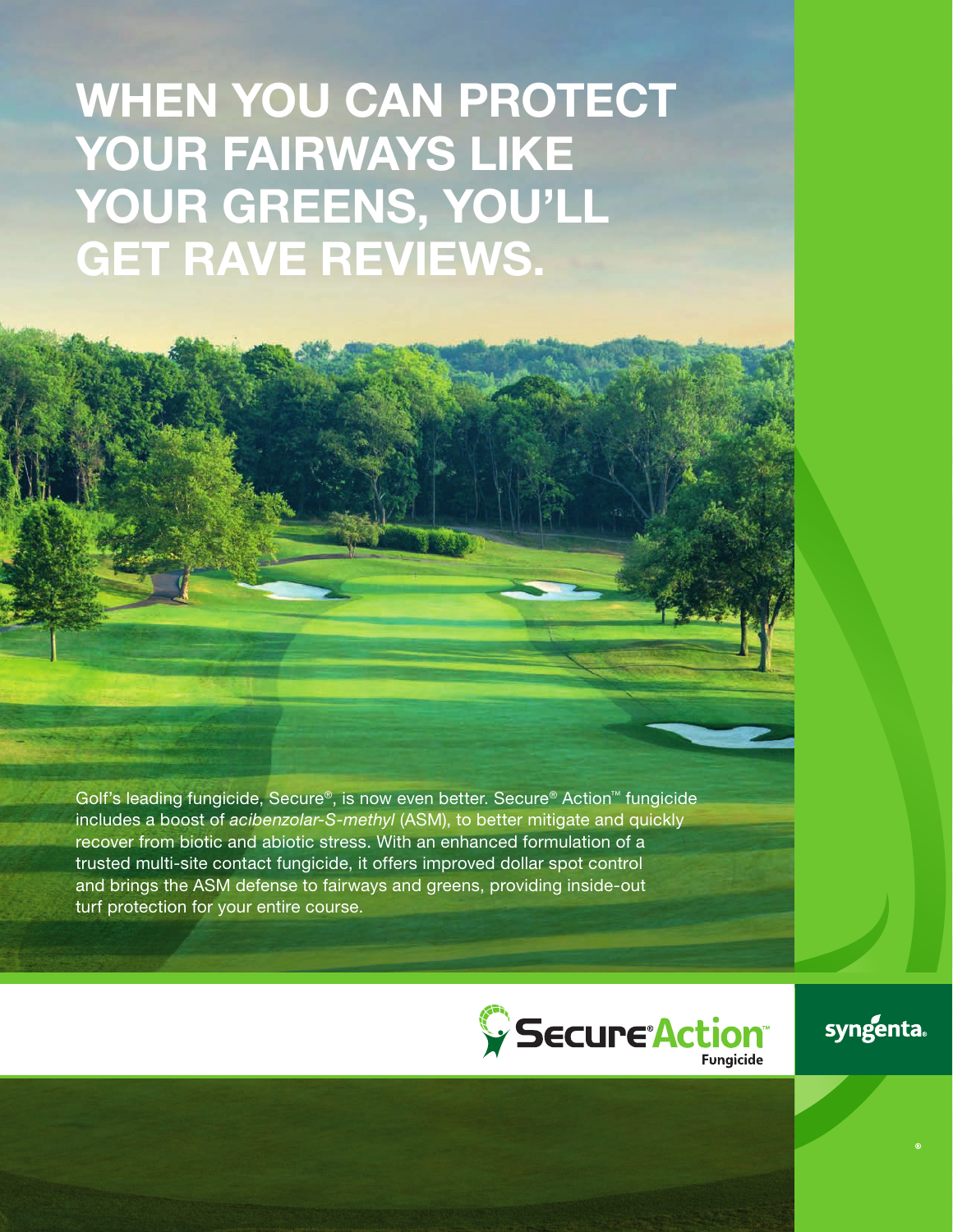## Exceptional Disease Control for Enhanced Turf Performance



- ASM boosts turf's natural defenses against disease
- Increases dollar spot control interval up to 21 days
- Adds suppression of bacterial wilt to the label for effective control of more than 10 key diseases

#### ULTIMATE RESISTANCE MANAGEMENT

#### INSIDE-OUT **PROTECTION**

- Contact and systemic modes of action
- Attacks pathogens at multiple sites versus a single site, resulting in a very low risk of resistance development
- Often controls dollar spot strains found to be resistant to other chemistries
- Excellent rotation partner with Daconil® Action™ and Posterity® fungicides

QUICKER RECOVERY & ENHANCED TURF QUALITY

#### • Improved disease, drought and heat tolerance means more consistent turf quality and quicker recovery from symptoms of stress



#### ENHANCED DROUGHT TOLERANCE



REDUCED WILTING

INCREASED HEAT TOLERANCE

- ASM helps the plant regulate its stomata to control water vapor release and reduce uncontrolled water loss
- Better water management improves heat tolerance and avoids wilting
- Stimulates production of natural proteins to protect cells from damaging heat
- Enhances the production of enzymes used for photosynthesis

#### Use Recommendations

Secure Action provides flexibility with up to 12 applications per year and has an expanded label featuring 14-21 days of dollar spot control plus bacterial wilt suppression.

| <b>DISEASE</b>                       | <b>RECOMMENDED</b><br><b>RATE</b>                         | <b>AS PART OF AN</b><br><b>AGRONOMIC SOLUTION</b>                                                                                                                                           |
|--------------------------------------|-----------------------------------------------------------|---------------------------------------------------------------------------------------------------------------------------------------------------------------------------------------------|
| Dollar Spot                          | 21.8 fl. oz./A or<br>0.5 fl. oz./1,000 ft. <sup>2</sup>   | Apply preventively on a 14- or 21-day<br>interval when conditions become<br>favorable for disease.<br>If dollar spot pressure is high, rotate<br>or tank mix with Posterity fungicide.      |
| <b>Bacterial Wilt</b><br>Suppression | $21.8$ fl. oz./A or<br>0.5 fl. oz./1,000 ft. <sup>2</sup> | For suppression of bacterial wilt on<br>bentgrass and Poa Annua greens,<br>apply Secure Action in a seasonal<br>program with Daconil Action or<br>Heritage® Action <sup>™</sup> fungicides. |

#### SECURE ACTION ALSO HELPS CONTROL:

- Brown patch
- Leaf spot
- Large patch
- Red thread
- 
- Pink patch • Stem rust

• Snow mold

- Algal scum
- Anthracnose
- WAYAAAAA

For specific recommendations, visit GreenCastOnline.com/Programs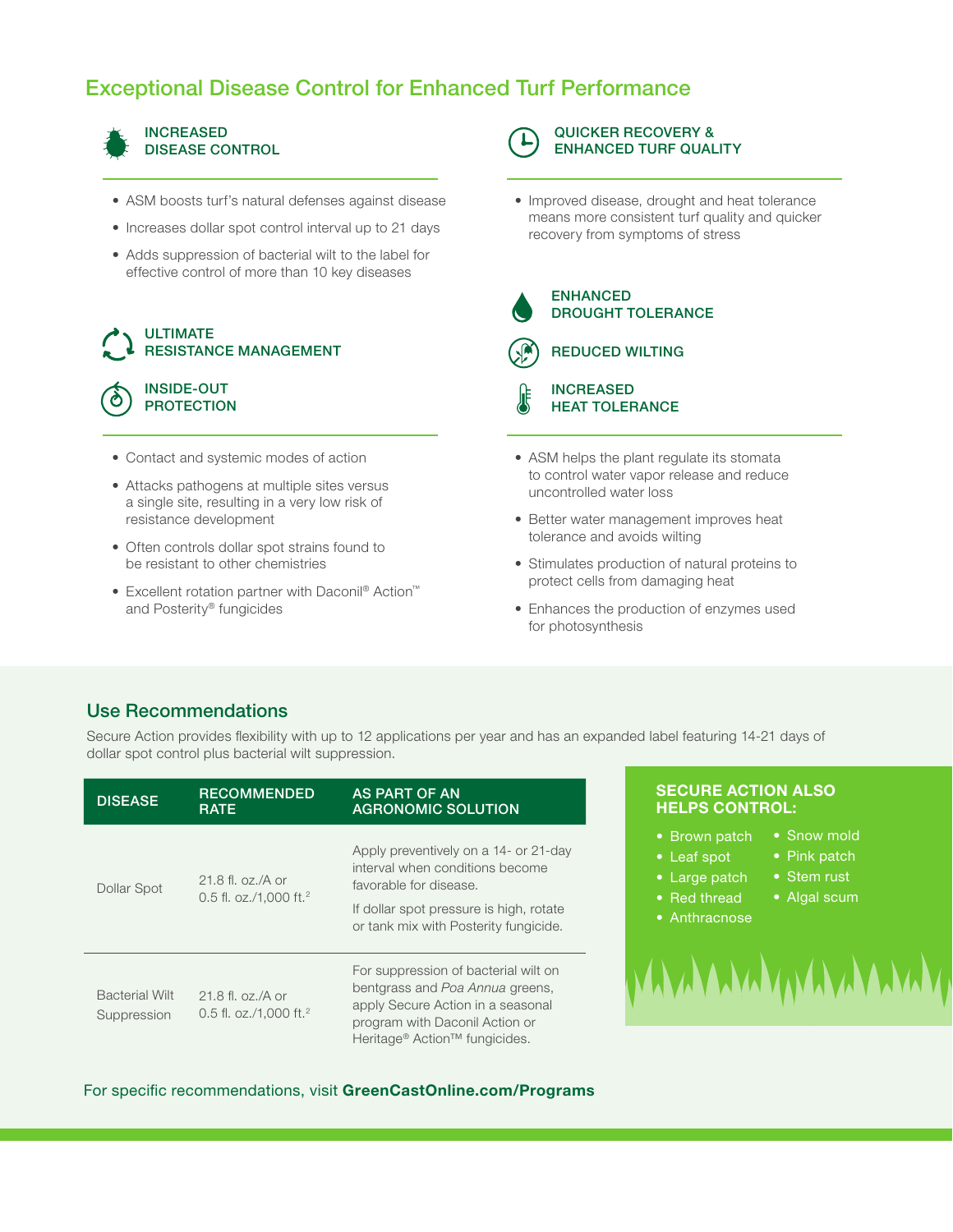# Season-Long Action for Your Whole Course

FLUAZINAM GROUP 29 FUNGICIDE ACIBENZOLAR-S-METHYL GROUP POT FUNGICIDE

With advanced technology built on a foundation of Heritage Action and Daconil Action, Secure Action further extends the power of the Action brands to the whole course. Research has shown that ASM works best when used throughout the entire season. Rotating Secure Action with Daconil Action or Heritage Action fungicides provides drought mitigation, improved disease control, and the ability to recover from abiotic stress for the entire course all season.

The ASM in all Action products is proven to help condition turf to perform at its best, defend against disease and recover quickly from biotic and abiotic stress for optimal turf quality and playability.





The ASM in Secure Action activates a plant's natural defense against disease before a pathogen is present by triggering the salicylic acid pathway and protein production in advance of infection.

### Take Action to Control Dollar Spot and Abiotic Stress



*Applications made on a 21-day interval.*

*Photos taken July 11, 2018. Source: Rick Latin, Purdue University, 2017.*





# syngenta